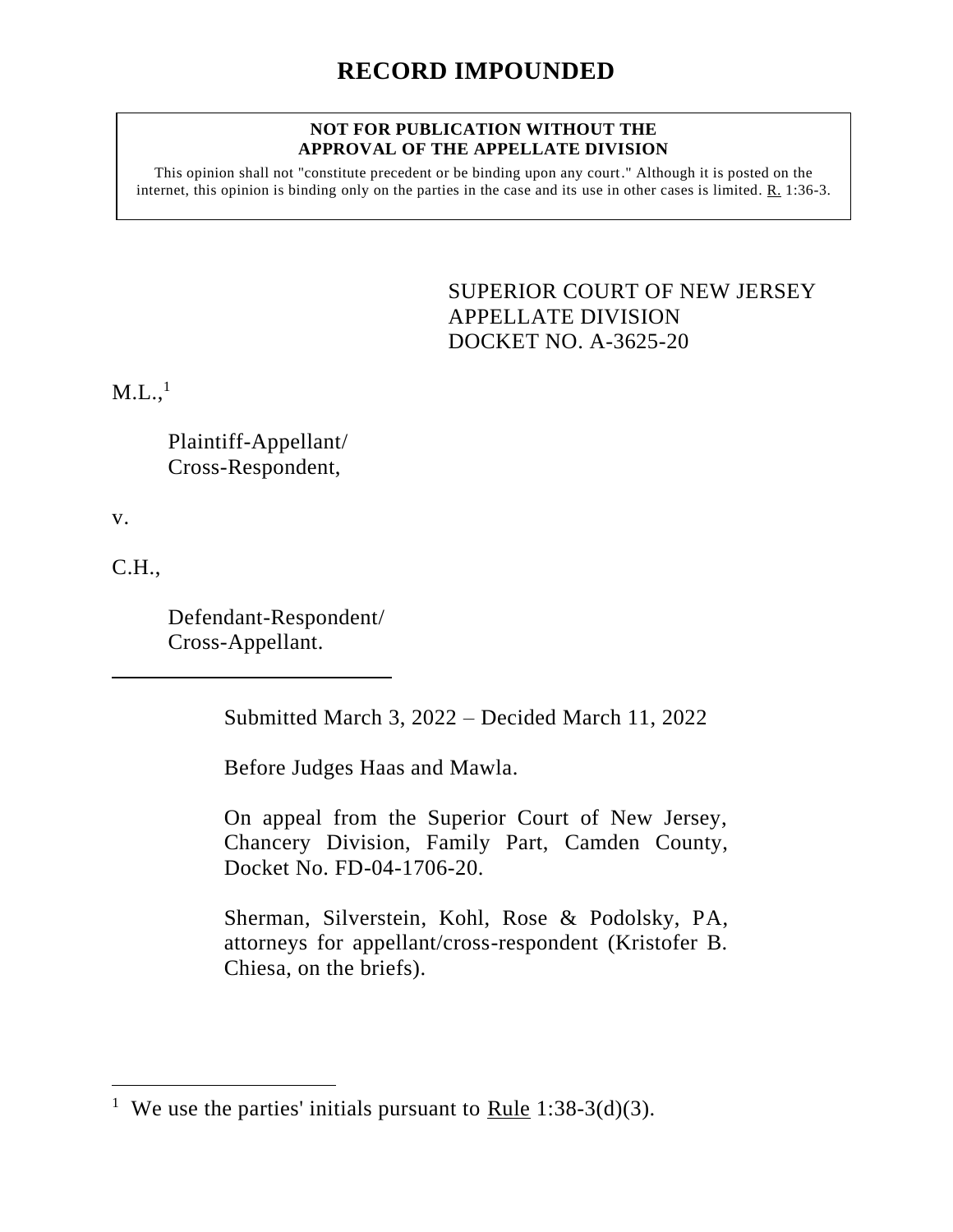Tonacchio, Spina & Compitello, attorneys for respondent/cross-appellant (Jeremy S. Price, on the brief).

## PER CURIAM

Plaintiff M.L. appeals and defendant C.H. cross-appeals from a July 13, 2021 order adjudicating disputes over custody, parenting time, tax exemption designation, and child support related to their son. We reverse and remand for further proceedings consistent with this opinion.

We glean from the record that the parties have been to court several times since the birth of their son in 2019. Plaintiff is employed as a corrections officer and does not work from Wednesdays to Sundays, and defendant is employed part-time at a convenience store with a flexible work schedule.

On August 13, 2020, the parties appeared before the trial judge at a telephonic hearing to have the court adjudicate custody and parenting time following a failed mediation. The child was then nearly ten months old, and according to the record, plaintiff enjoyed one day of parenting time with him per week.

Defendant argued plaintiff should not get more parenting time because the child was experiencing digestive problems and had a special diet. She asserted the child could not adequately communicate in the event he was in pain, and it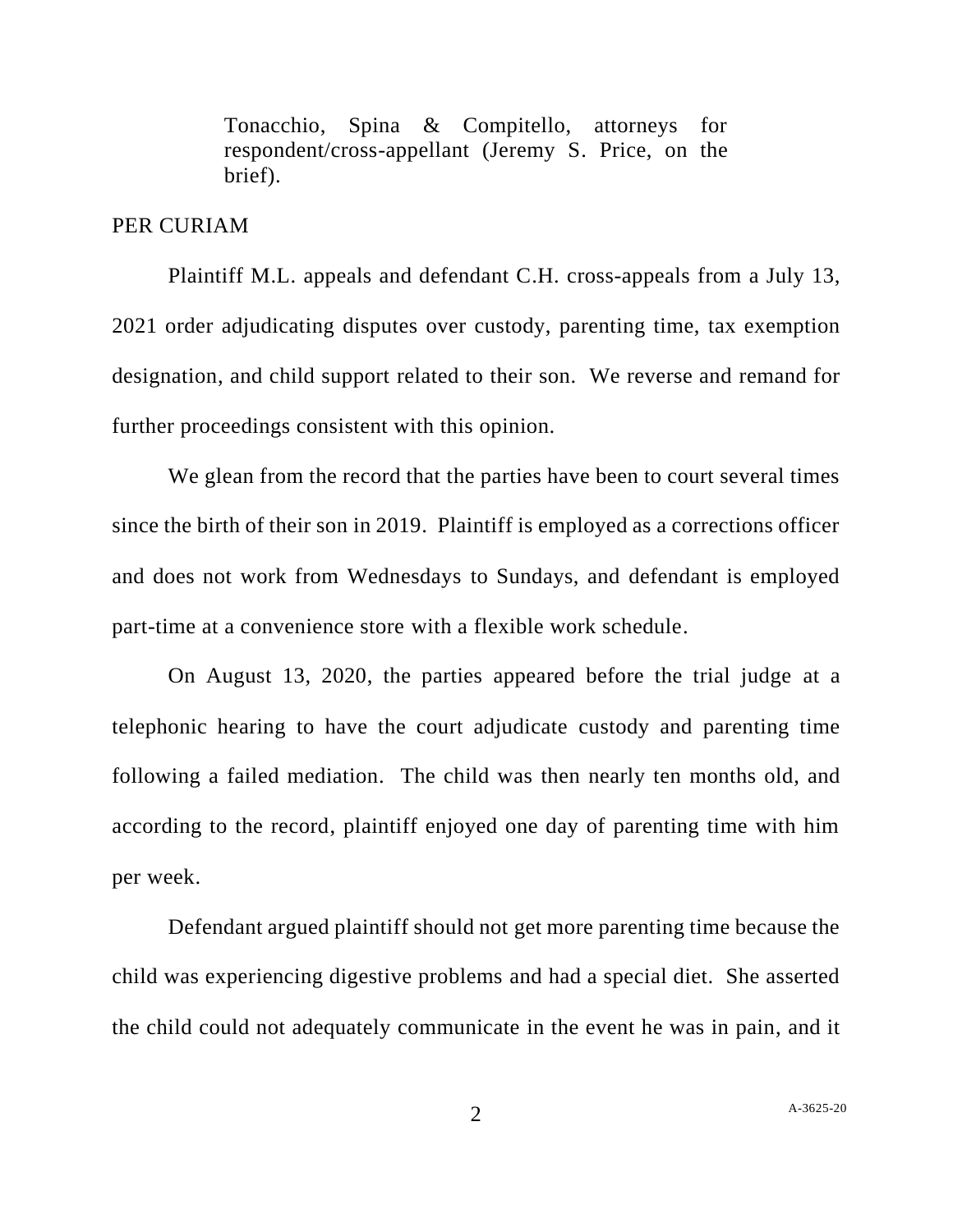was in his best interests that she care for him given her experience and the child's young age. She argued plaintiff's lifestyle, including alleged substance abuse and the lack of amenities in his home, such as a baby crib, made it unsafe for him to have parenting time.

Plaintiff argued defendant used the child's condition as a means of depriving him access and did not share doctor's appointments with him to exclude him from his son's life. Plaintiff denied any substance abuse and noted he is drug tested by his employer. He pointed out defendant saw the crib when she went to his home, and his mother was an experienced nurse capable of assisting him with the child's health issues.

The trial judge noted the medical evidence defendant supplied showed the child had a "constipation issue." He found the condition was neither party's fault; nor was it a condition either of them could not handle. There was no evidence plaintiff could not care for the child or that "the child would be necessarily safer with [defendant] . . . ." The judge noted each party had equal rights and he was "not going to . . . freeze [plaintiff] out until some point somebody decides the child is old enough to safely be with [plaintiff]." He concluded the child needed stability in his life and "has to have quality time with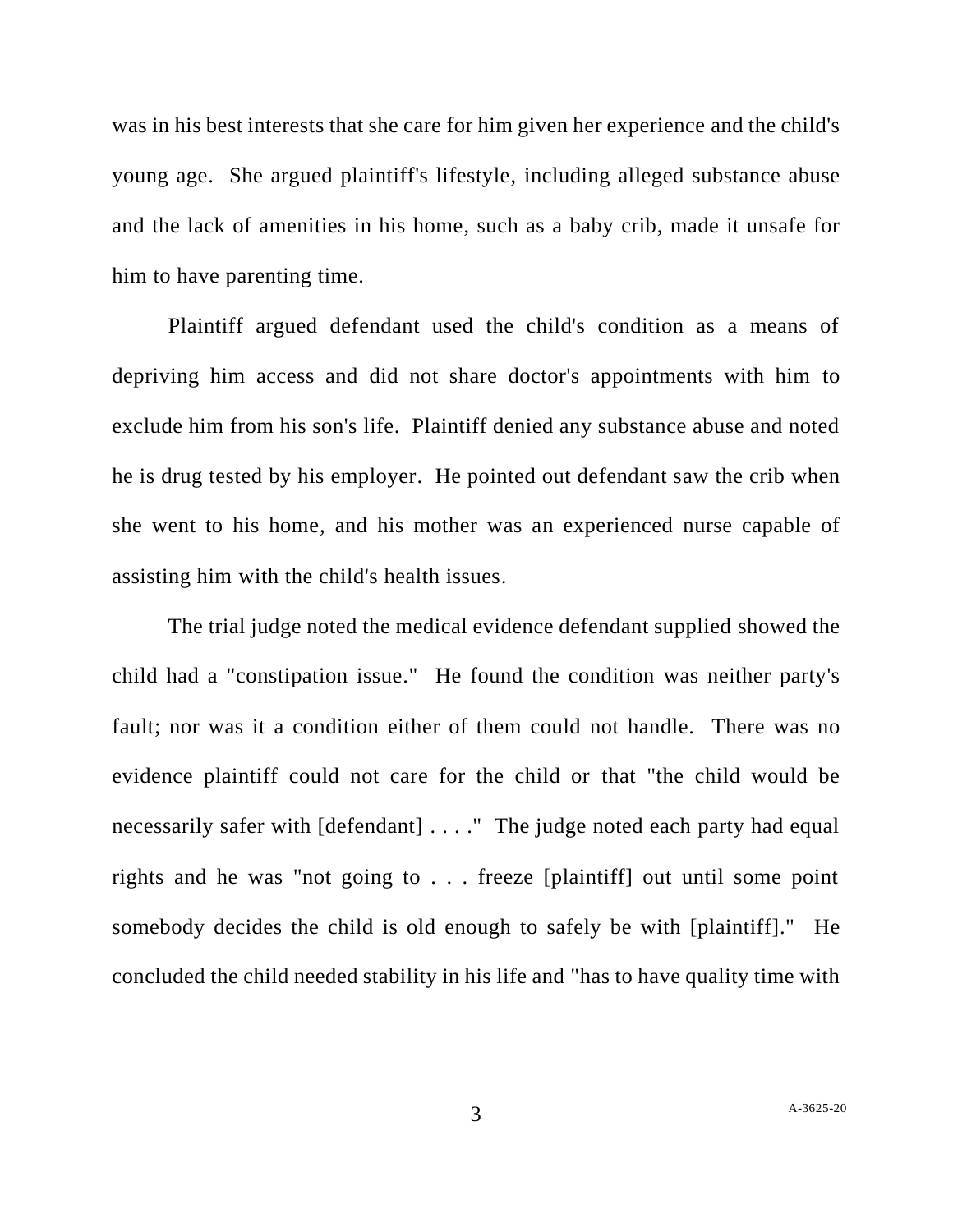[plaintiff] and [defendant]" and plaintiff was "entitled to a reasonable amount of time, including overnights."

The judge granted plaintiff parenting time on alternating weekends from Saturday to Sunday and one midweek overnight every week from Wednesday to Thursday. He envisioned increased parenting time as the child got older and added: "[T]he age of the child I think warrants the stability of this arrangement and limited time for the reasons that I've stated." On August 18, 2020, the judge issued a written order, which differed from his oral findings, stating the midweek overnight would occur every other Wednesday.

In May 2021, plaintiff filed a motion for enforcement and modification of the August order. In pertinent part, he sought the following relief: increasing parenting time to fifty-fifty; alternating the child as a dependent on the parties' income tax returns; and two non-consecutive weeks of vacation time with the child for each party.

Plaintiff argued it was time to increase his parenting time because the child was older and defendant refused to cooperate. He certified defendant permitted midweek parenting time only on an alternating week basis despite the judge's oral ruling midweek parenting time would occur weekly. Citing his availability due to his work schedule, he proposed parenting time every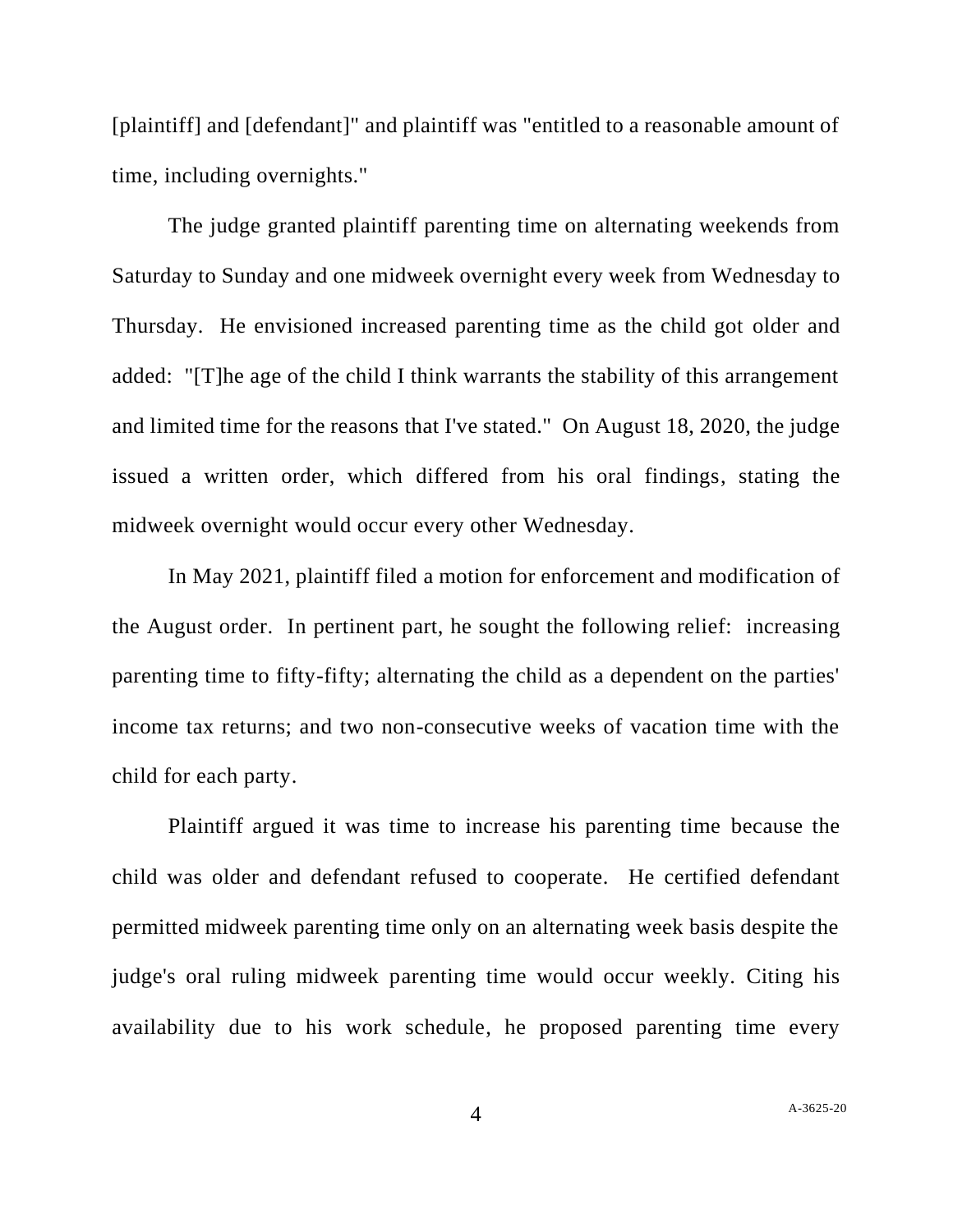Wednesday to Saturday and an overnight every other Saturday to Sunday. As for enforcement, plaintiff noted defendant continued to exclude him from the child's medical appointments and failed to communicate regarding the child's dietary needs. He argued the parties should alternate claiming the child as a dependent because defendant claimed the child on her taxes for two years and he anticipated receiving more overnights.

Defendant filed a notice of cross-motion asking the court to deny plaintiff's requests and sought an order "[e]nforcing a prior request for support heretofore before [the trial judge] but never adjudicated." Her certification disputed each assertion in plaintiff's certification. She argued plaintiff should not have more parenting time because the child was "diagnosed on the early level of spectrum of autism and it is recommended by his doctors that a strict regimentation without change would be effective in attempting to stop this before it becomes uncontrollable." Defendant opposed overnight parenting time claiming, "the child comes home without medical care, without his medication being provided and unfortunately, in a very tense and nervous situation which takes me several hours to calm him." She claimed the child was too young to increase parenting time and that any increase, including vacation parenting time, should occur when he "reaches a school age[.]"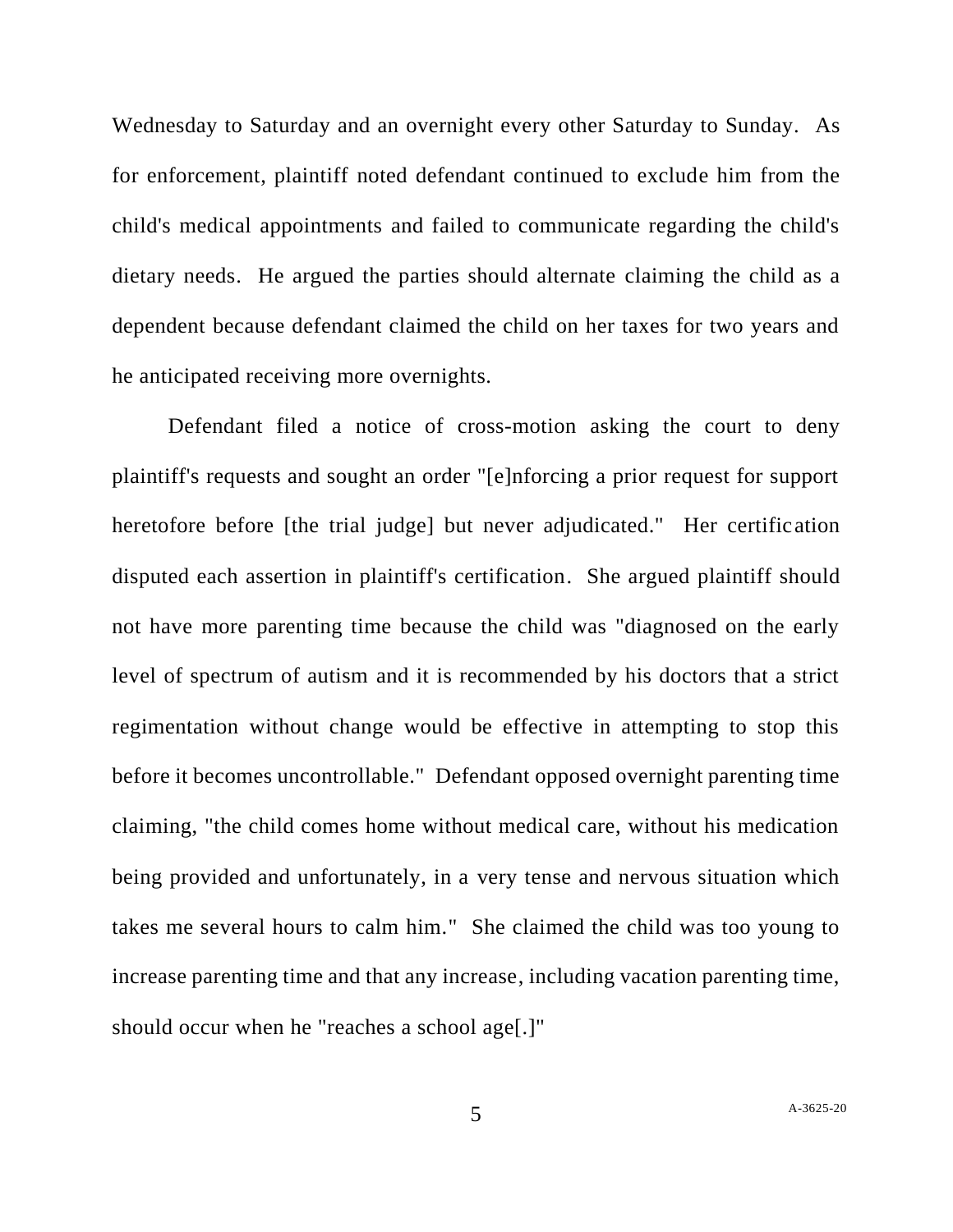Defendant claimed she shared the child's medical appointment information with plaintiff and he failed to attend the appointments. She opposed alternating the exemption because plaintiff did not pay child support and because she needed it more than him.

Plaintiff's reply certification noted defendant provided no documentation substantiating the child's alleged autism diagnosis. He had "no issue paying [c]hild [s]upport pursuant to the Child Support Guidelines" and attached his paystubs and W-2.

The trial judge heard the matter on July 12, 2021. He noted there was no question he ordered midweek parenting time to occur every week. His review of the record showed the child's digestive issues were being addressed and found as follows:

> But I am recognizing [defendant] is bringing [the] child to appointments and the like and I think the parenting time schedule needs to reflect that.

> . . . [B]ut the child will be three soon. There's issues here. But I haven't seen anything that tells me that ... this is something that [plaintiff] is incapable of handling or [defendant], for that matter. Does that automatically mean that it's a [fifty-fifty]? No. Because we have [to] take into consideration . . . the best interest of the child . . . [and] make sure that we maybe even get to the bottom of the issues with the child. There's talk of speech problems, food problems, the pre-autistic . . . component that's been argued by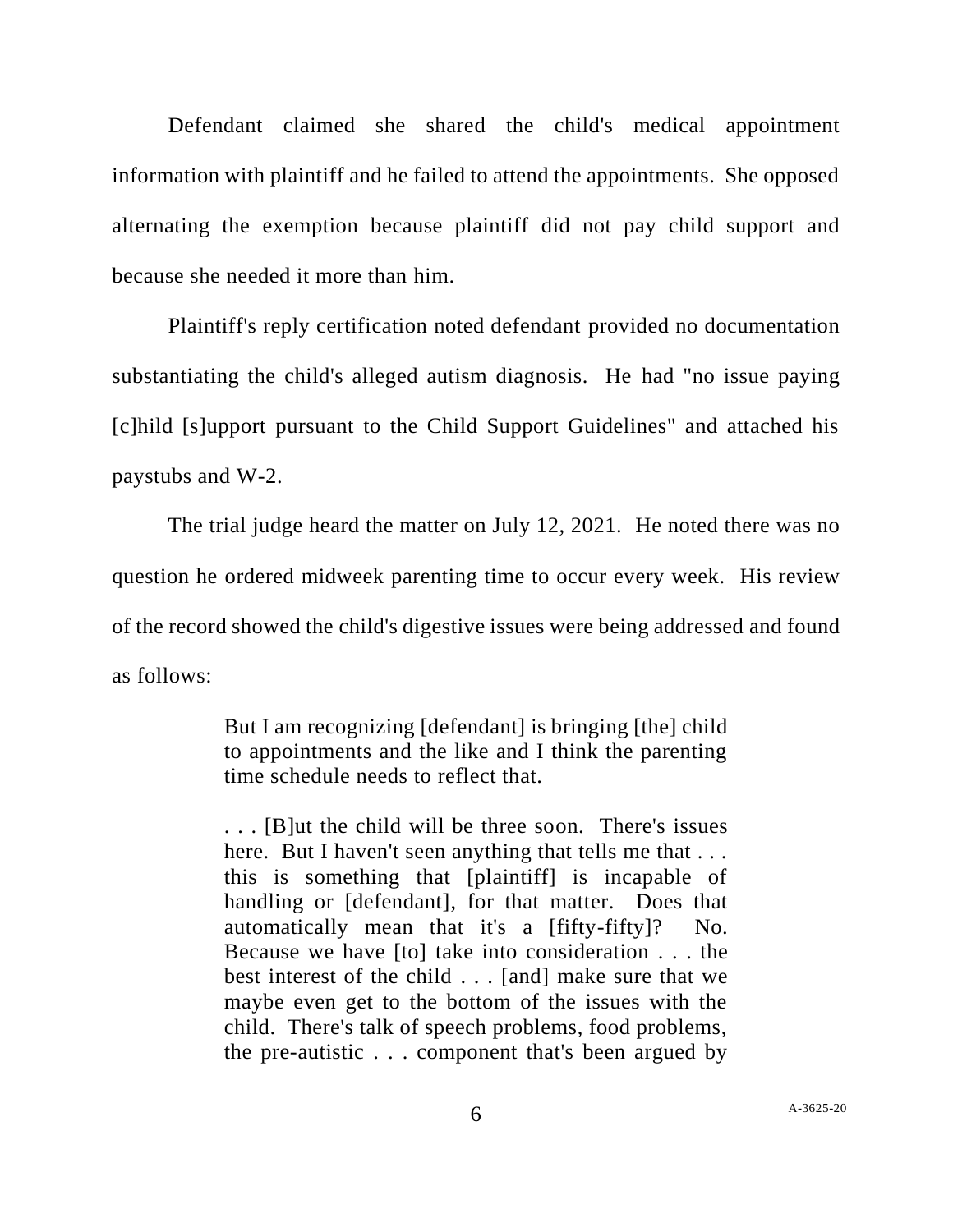[defendant]. So, . . . we really need to better understand exactly what's going on there.

Other than to correct the error relating to the mid-week overnight, the judge declined to increase parenting time. He granted the parties summer vacation time and ordered them to alternate the exemption beginning with plaintiff claiming it for 2021. The judge attempted to address child support, but court staff informed him the matter was "not entitled as a support case." The judge explained "[t]here is a[] IV[-D] application that needs to be made and there's a lot of administrative things[,]" and declined to address the request until defendant made the application.

Plaintiff raises the following points on appeal:

I. THE TRIAL COURT ERRED BY FAILING TO MAKE FACT FINDINGS AND APPLY SAID FINDINGS TO THE CUSTODY FACTORS SET FORTH IN N.J.S.A. 9:2-4(c).

II. THE TRIAL COURT ERRED IN CONSIDERING ALLEGED MEDICAL DIAGNOSES OF THE MINOR CHILD THAT WERE NOT SUPPORTED BY MEDICAL RECORD, DOCTOR CERTIFICATION OR OTHERWISE WHEN SETTING THE PARENTING TIME SCHEDULE.

Defendant raises the following points on her cross-appeal:

III. THE COURT IMPROPERLY ORDERED A MODIFICATION OF FEDERAL LAW AS IT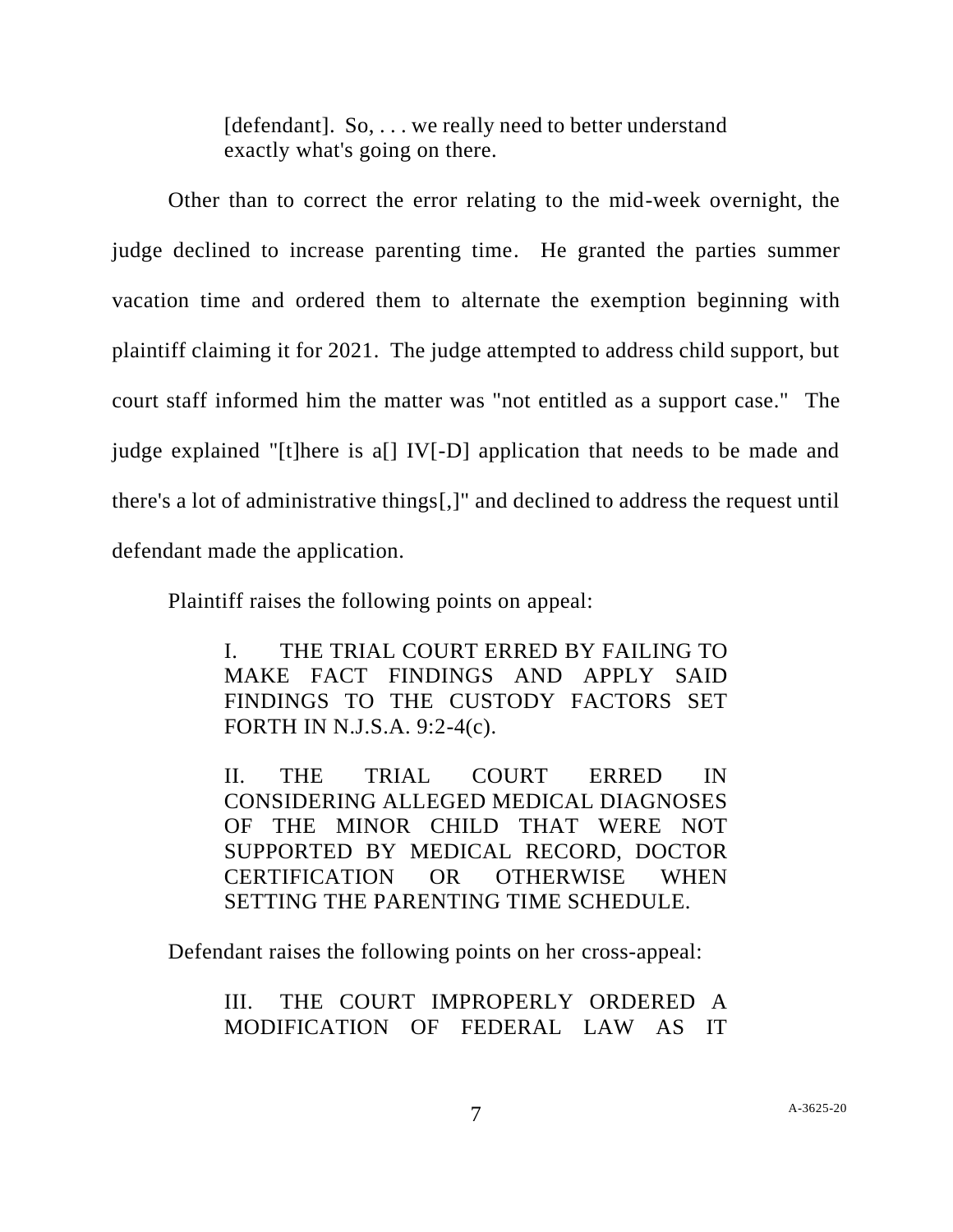# APPLIES TO FEDERAL INCOME TAX DEPENDENCY CLAIMS.

## IV. THE COURT FAILED TO CALCULATE CHILD SUPPORT.

I.

Our scope of review of the Family Part's factfinding function is limited. N.J. Div. of Youth & Fam. Servs. v. L.J.D., 428 N.J. Super. 451, 476 (App. Div. 2012). Factual findings "are binding on appeal when supported by adequate, substantial, credible evidence." O'Connor v. O'Connor, 349 N.J. Super. 381, 400-01 (App. Div. 2002) (citing Cesare v. Cesare, 154 N.J. 394, 411-12 (1998)). We owe no deference to the trial court on questions of law. N.J. Div. of Youth & Fam. Servs. v. V.T., 423 N.J. Super. 320, 330 (App. Div. 2011).

### II.

Our Supreme Court explained custody is comprised of legal and physical custody. Pascale v. Pascale, 140 N.J. 583, 596 (1995); see also N.J.S.A. 9:2-4. The Court stated "'joint physical custody' means that the child lives day in and day out with both parents on a rotating basis" and is rare. Id. at 597. "Although both [legal and physical custody] create responsibility over children of [separated parents], the primary caretaker has the greater physical and emotional role." Id. at 598. The Court stated: "[T]he many tasks that make one parent the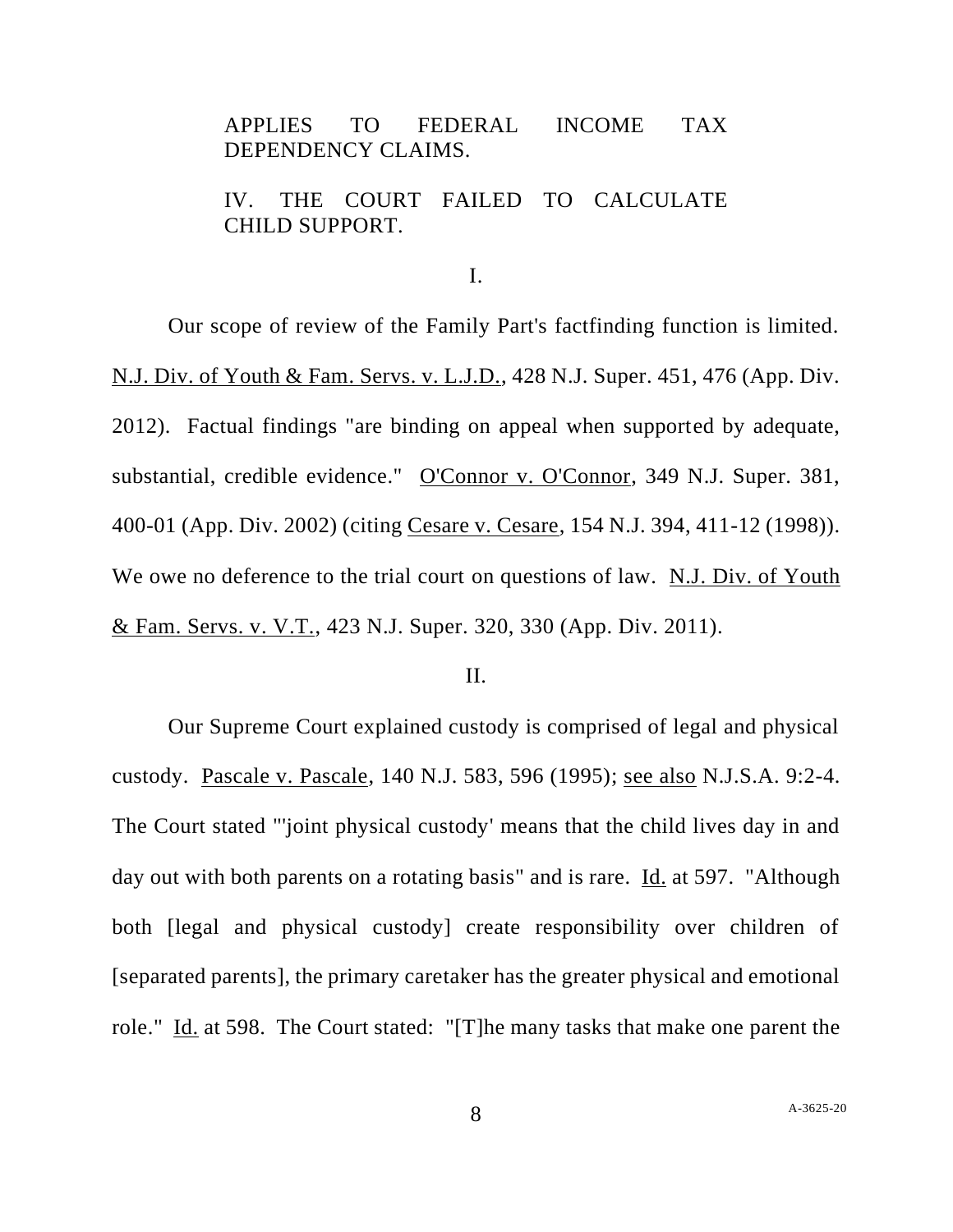primary, rather than secondary, caretaker [include]: . . . purchasing, cleaning, and caring for clothes; medical care, including nursing and general trips to physicians; arranging for social interaction among peers; . . . disciplining; and educating the child . . . ." Id. at 598-99. The secondary caretaker role is equally important and exercised by means of a parenting time schedule befitting the circumstances of the case. Id. at 597.

Our Legislature declared it "public policy . . . to assure minor children of frequent and continuing contact with both parents after the parents have separated . . . and that it is in the public interest to encourage parents to share the rights and responsibilities of child rearing in order to effect this policy." N.J.S.A. 9:2-4. The statute further provides "the rights of both parents shall be equal" and grants the court authority to assure those rights by means of awarding joint, sole, or "any other" legal and physical custody arrangement that is in the child's best interests. **Ibid.** Where parents cannot agree on arrangement, the court must apply the facts of the case to the statutory factors set forth in N.J.S.A. 9:2-4(c). J.G. v. J.H., 457 N.J. Super. 365, 374 (App. Div. 2019). Moreover, "the matter of [parenting time] is so important, especially during the formative years of a child, that if a plenary hearing will better enable a court to fashion a plan of [parenting time] more commensurate with a child's welfare . . . it should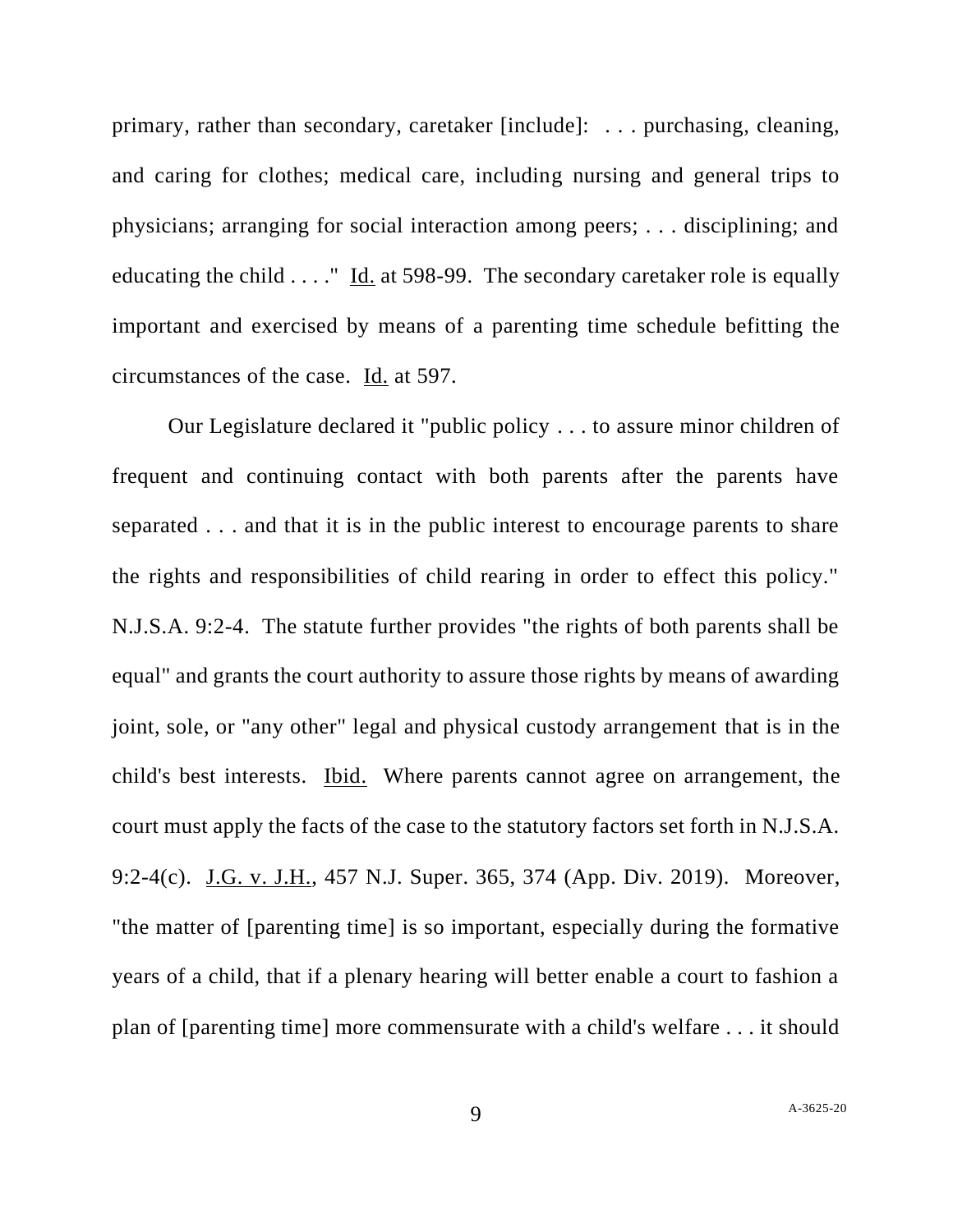require it." Id. at 373 (quoting K.A.F. v. D.L.M., 437 N.J. Super. 123, 138 (App. Div. 2014)).

The trial judge's fact findings lack any reference to the statutory factors and did not parse the contested facts. Plaintiff sought a greater parenting role and defendant's opposition to his request for parenting time was hotly contested. This did not mandate the judge order joint physical custody because, contrary to plaintiff's arguments on appeal, there is no presumption of joint physical custody. However, the judge's reasoning was contradictory. He rejected defendant's arguments that the child's medical condition or plaintiff's ability to handle it was cause to limit parenting time, yet appeared to point to the child's medical treatment as the basis for not increasing parenting time. At the 2020 hearing, the judge stated he would increase parenting time as the child matured and seemingly rejected defendant's assertion that parenting time should not be modified until the child was school age, yet he did the opposite in the 2021 order—all without an explanation.

We appreciate the difficulties in deciding a contested custody and parenting time case, but that is why the Legislature adopted the statutory factors as a guide for consideration of a child's best interests. Neither the record nor the limited findings that were made support the conclusion the July 2021 order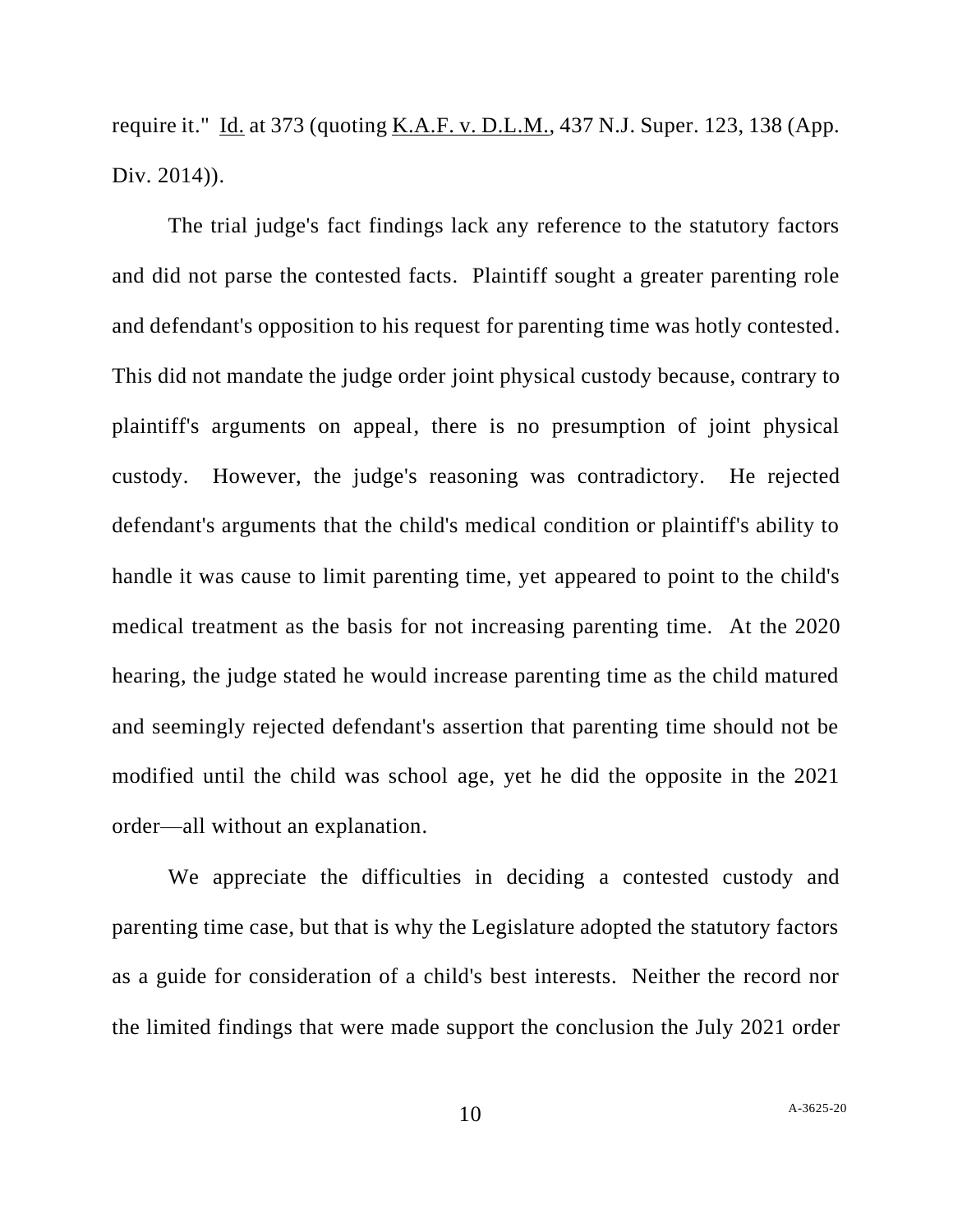was in the best interests of the parties' child. For these reasons, we are constrained to reverse and remand for the trial judge to conduct a plenary hearing and make further findings.

### III.

We reject defendant's argument the judge misapplied the law when he ordered the parties to alternate the tax exemption. A Family Part judge's power to allocate the child tax exemption is settled law. Gwodz v. Gwodz, 234 N.J. Super. 56, 62 (App. Div. 1989). However, in designating which parent shall claim the exemption the trial judge must "consider or . . . quantify the effect of [the allocation] upon each party" and its effects on child support. Ibid. The record lacks these findings, and the judge appeared to give plaintiff the exemption only because defendant took it in the preceding years. Because this was a contested issue, clearer findings were necessary.

Finally, the judge declined to address child support because court staff informed him the matter was "not entitled as a support case." The judge then explained he could not order child support because "[t]here is an IV[-D] application that needs to be made."

Rule 5:7-11(a) requires any party seeking enforcement of child support by the Probation Division to submit a Title IV-D application and fee. Although it